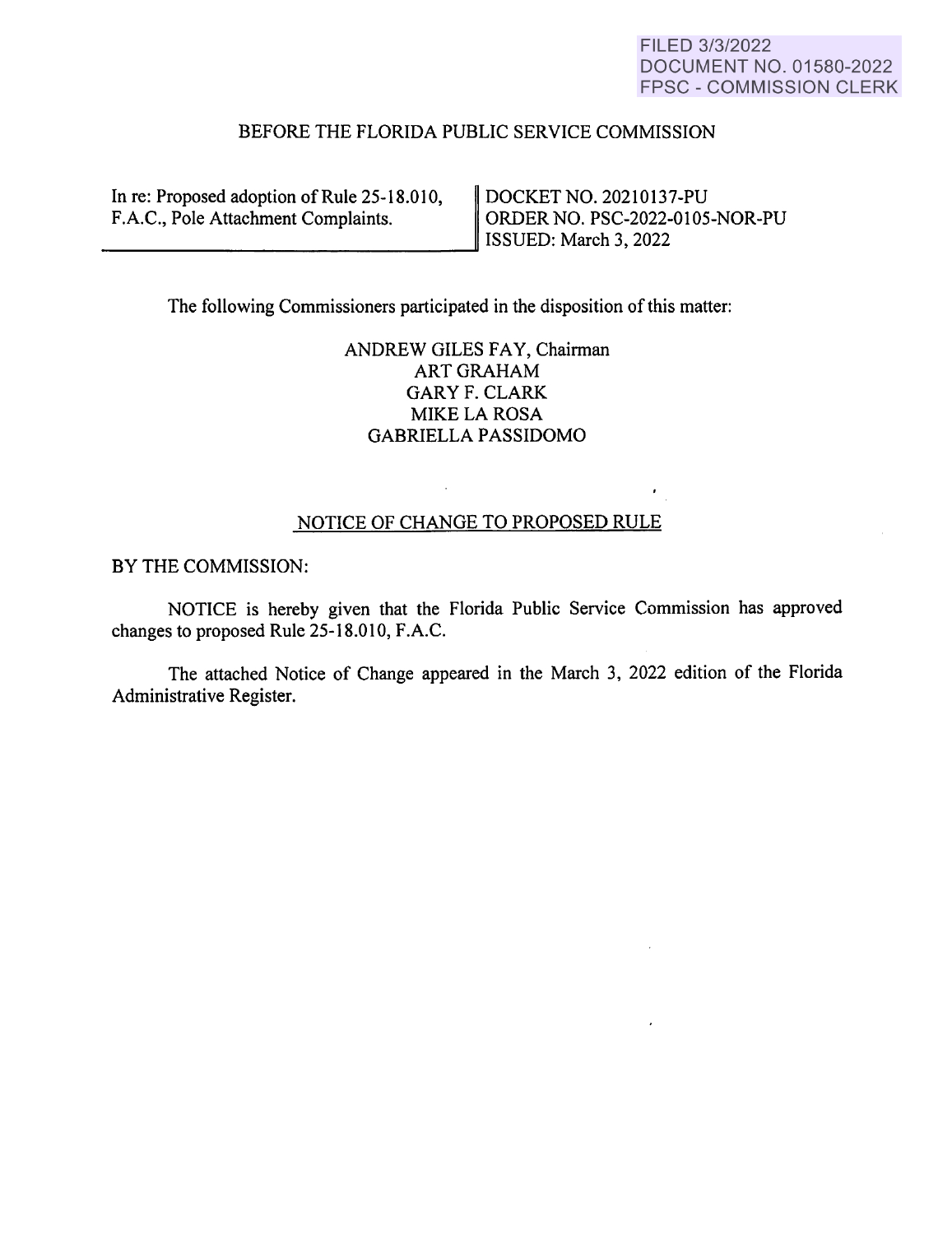ORDER NO. PSC-2022-0105-NOR-PU DOCKET NO. 202 10137-PU PAGE 2

By ORDER of the Florida Public Service Commission this 3rd day of March, 2022.

ADAM J. TETTZMAN

Commission Clerk Florida Public Service Commission 2540 Shumard Oak Boulevard Tallahassee, Florida 32399 (850) 413-6770 www.floridapsc.com

Copies furnished: A copy of this document is provided to the parties of record at the time of issuance and, if applicable, interested persons.

KGWC